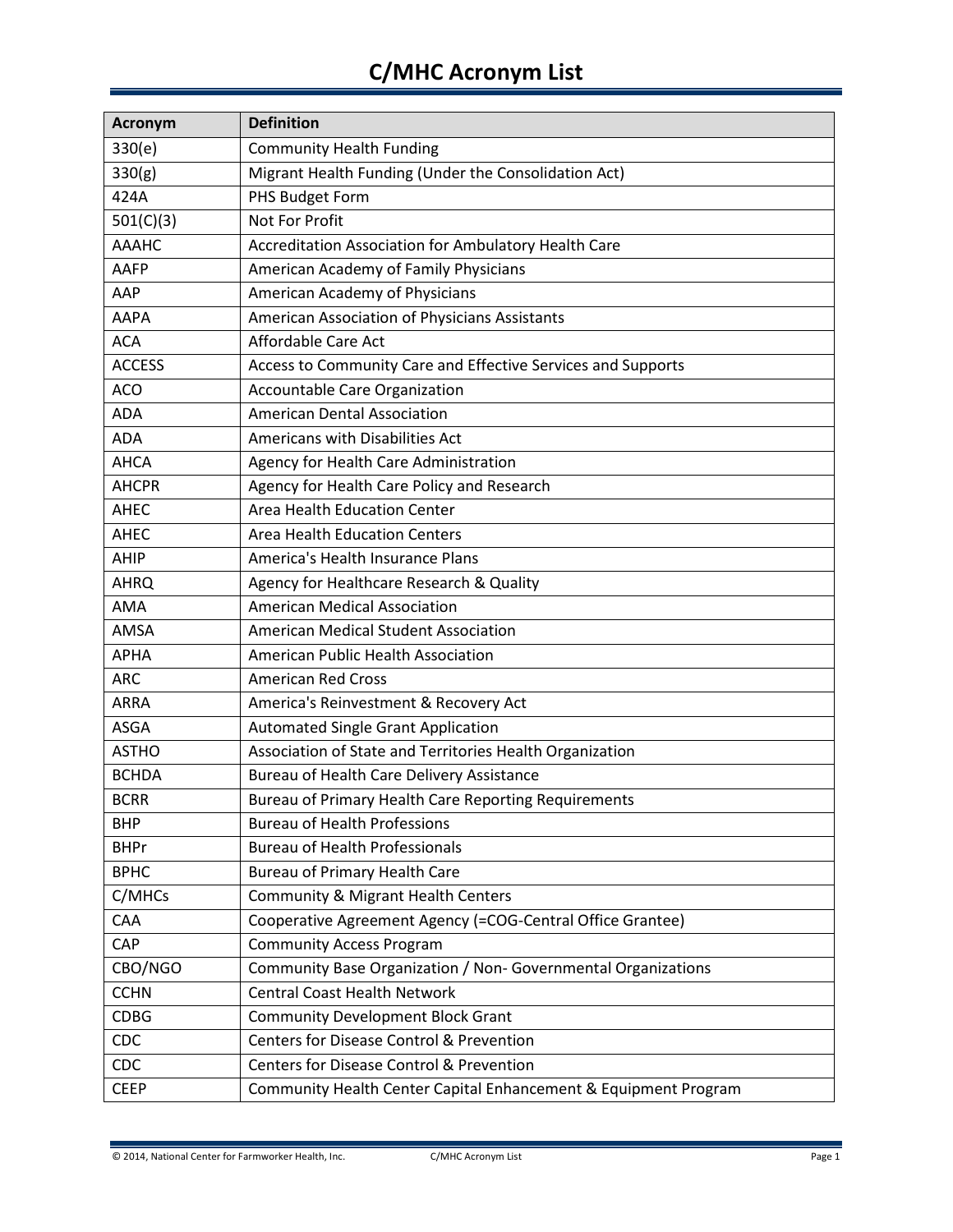| <b>Acronym</b>         | <b>Definition</b>                                                             |
|------------------------|-------------------------------------------------------------------------------|
| <b>CEU</b>             | <b>Continuing Educational Units</b>                                           |
| <b>CFDA</b>            | <b>Catalog of Federal Domestic Assistance</b>                                 |
| <b>CFR</b>             | Code of Federal Regulations                                                   |
| <b>CHC</b>             | <b>Community Health Center</b>                                                |
| <b>CHD</b>             | <b>County Health Department</b>                                               |
| <b>CHFFA</b>           | California Health Facilities Financing Authority                              |
| CHI                    | Community Health Institute (NACHC sponsored conference)                       |
| <b>CHIP</b>            | Children's Health Insurance Program                                           |
| <b>CHOMP</b>           | Community Hospital of Monterrey Peninsula                                     |
| <b>CHPD</b>            | Center for Health Policy Development                                          |
| <b>CME</b>             | <b>Continuing Medical Education</b>                                           |
| <b>CMS</b>             | <b>Centers for Medicare/Medicaid Services</b>                                 |
| COG                    | Central Office Grantee (=CAA-Cooperative Agreement Agency)                    |
| COPC                   | <b>Community Oriented Primary Care</b>                                        |
| <b>CPCA</b>            | <b>CA Primary Care Association</b>                                            |
| CQI                    | <b>Continuous Quality Improvement</b>                                         |
| <b>DCMH</b>            | Division of Community and Migrant Health                                      |
| <b>DHHS</b>            | Department of Health and Human Services                                       |
| <b>DHS</b>             | <b>State Department of Health Services</b>                                    |
| <b>DMD</b>             | Doctor of Dental Medicine                                                     |
| DO                     | Doctor of Osteopathy                                                          |
| <b>DSRIP</b>           | Delivery System Reform Incentive Payment                                      |
| EHB                    | <b>Electronic Handbook</b>                                                    |
| EHR/EMR                | Electronic Health Record / Electronic Medical Record                          |
| <b>EMC</b>             | <b>Expanded Medical Capacity</b>                                              |
| EP                     | <b>Emergency Preparedness</b>                                                 |
| EPA                    | <b>Environmental Protection Agency</b>                                        |
| <b>EPSDT</b>           | Early and Periodic Screening, Diagnosis & Treatment                           |
| <b>FHSI</b>            | Farmworker Health Services Inc.                                               |
| <b>FJF</b>             | Farmworker Justice Fund                                                       |
| <b>FLSA</b>            | Fair Labor Standards Act                                                      |
| <b>FMAP</b>            | Federal Medical Assistance Percentage                                         |
| <b>FPL</b>             | <b>Federal Poverty Level</b>                                                  |
| <b>FQHC</b>            | Federally Qualified Health Center                                             |
| <b>FQHC Look-Alike</b> | A Federally Qualified Health Center that does not receive Section 330 funding |
| <b>FSR</b>             | <b>Financial Status Report</b>                                                |
| <b>FTCA</b>            | <b>Federal Tort Claims Act</b>                                                |
| <b>FTE</b>             | <b>Full Time Equivalent</b>                                                   |
| GAM                    | <b>Grants Administration Manual</b>                                           |
| <b>GME</b>             | <b>Graduate Medical Education</b>                                             |

© 2014, National Center for Farmworker Health, Inc. C/MHC Acronym List Page 2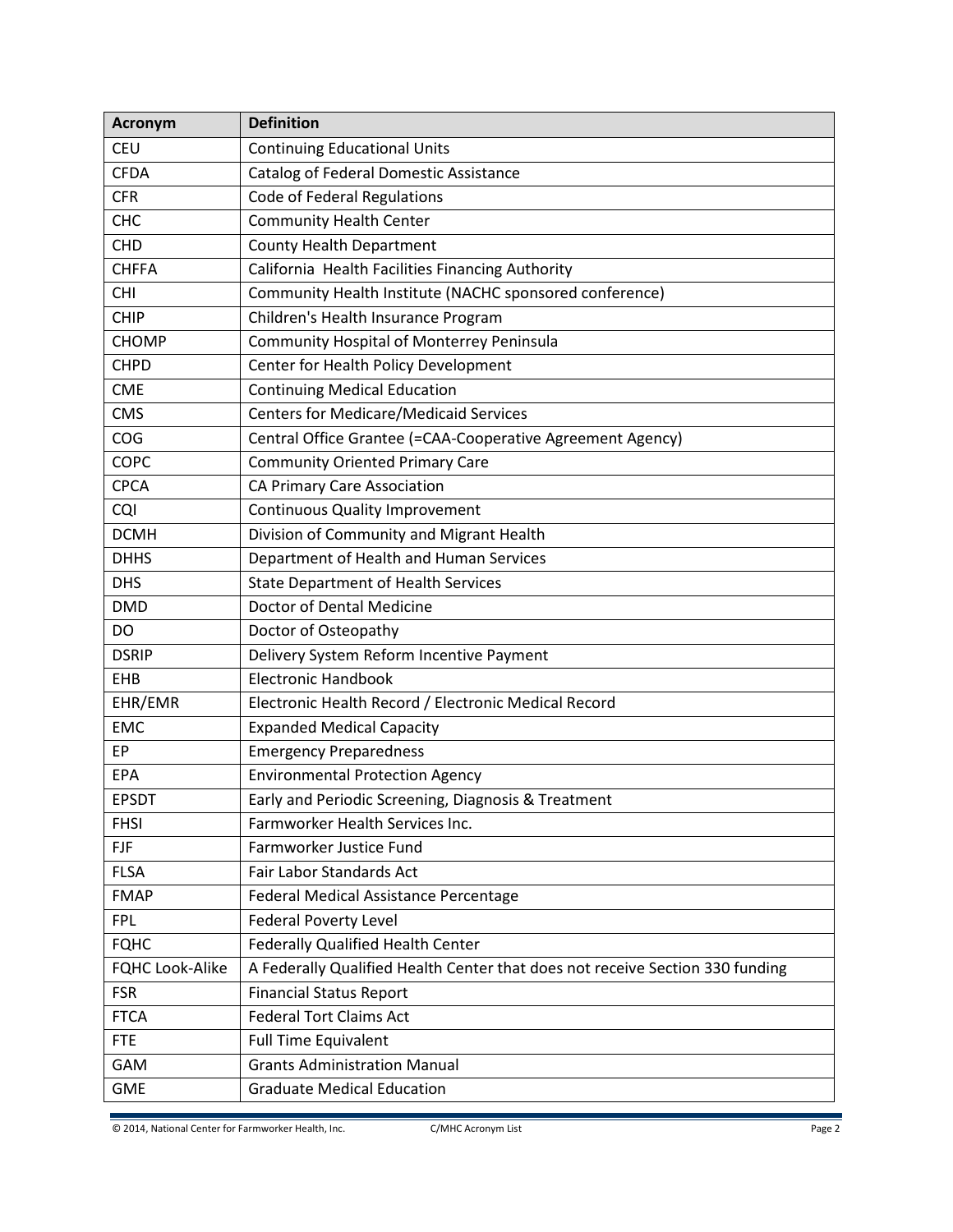| <b>Acronym</b>   | <b>Definition</b>                                                             |
|------------------|-------------------------------------------------------------------------------|
| GPO              | <b>Group Purchasing Organization</b>                                          |
| Grants.gov       | <b>Federal Grants Submission Site</b>                                         |
| <b>H2A - H2B</b> | Section of Labor Laws that allow for the legal importation immigrant laborers |
| <b>HAC</b>       | <b>Housing Assistance Council</b>                                             |
| <b>HCAP</b>      | <b>Healthy Communities Access Program</b>                                     |
| <b>HCCN</b>      | <b>Health Center Controlled Network</b>                                       |
| <b>HCFA</b>      | Health Care Financing Administration                                          |
| <b>HDC</b>       | <b>Health Disparities Collaborative</b>                                       |
| <b>HEDIS</b>     | Health Employer Data and Information System                                   |
| <b>HETCAT</b>    | Health Education Training Center Alliance of Texas                            |
| <b>HHS</b>       | <b>Health &amp; Human Services</b>                                            |
| <b>HIE</b>       | <b>Health Information Exchange</b>                                            |
| <b>HIFA</b>      | Health Insurance Flexibility and Accountability Initiative                    |
| <b>HIPAA</b>     | Health Insurance Portability and Accountability Act                           |
| <b>HIT</b>       | <b>Health Information Technology</b>                                          |
| <b>HMA</b>       | <b>Hispanic Medical Association</b>                                           |
| <b>HMO</b>       | <b>Health Maintenance Organization</b>                                        |
| <b>HPSA</b>      | Health Professionals Shortage Area (Designation)                              |
| HR               | <b>Human Resources</b>                                                        |
| <b>HRSA</b>      | <b>Health Resources and Services Administration</b>                           |
| <b>HSHC</b>      | Healthy Schools, Healthy Communities                                          |
| <b>IDS</b>       | Integrated Delivery System/Service                                            |
| <b>IHI</b>       | Institute for Healthcare Improvement                                          |
| <b>ISDI</b>      | Integrated Service Delivery Initiative                                        |
| IT               | <b>Information Technology</b>                                                 |
| <b>JCAHO</b>     | Joint Commission on Accreditation of Healthcare Organizations                 |
| <b>LGBT</b>      | Lesbian, Gay, Bisexual & Transgender                                          |
| LOI              | Letter of Intent                                                              |
| LOS              | Letter of Support                                                             |
| MA               | <b>Medical Assistant</b>                                                      |
| <b>MAFO</b>      | Midwest Association of Farmworker Organizations                               |
| <b>MALDEF</b>    | Mexican American Legal Defense and Education Fund                             |
| <b>MCH</b>       | Maternal and Child Health                                                     |
| <b>MCHB</b>      | Maternal & Child Health Branch                                                |
| <b>MCN</b>       | <b>Migrant Clinicians Network</b>                                             |
| <b>MCO</b>       | Managed Care Organization                                                     |
| <b>MGMA</b>      | <b>Medical Group Management Association</b>                                   |
| MH/SA            | Mental Health/Substance Abuse                                                 |
| <b>MHB</b>       | Migrant Health Branch                                                         |
| <b>MHC</b>       | <b>Migrant Health Center</b>                                                  |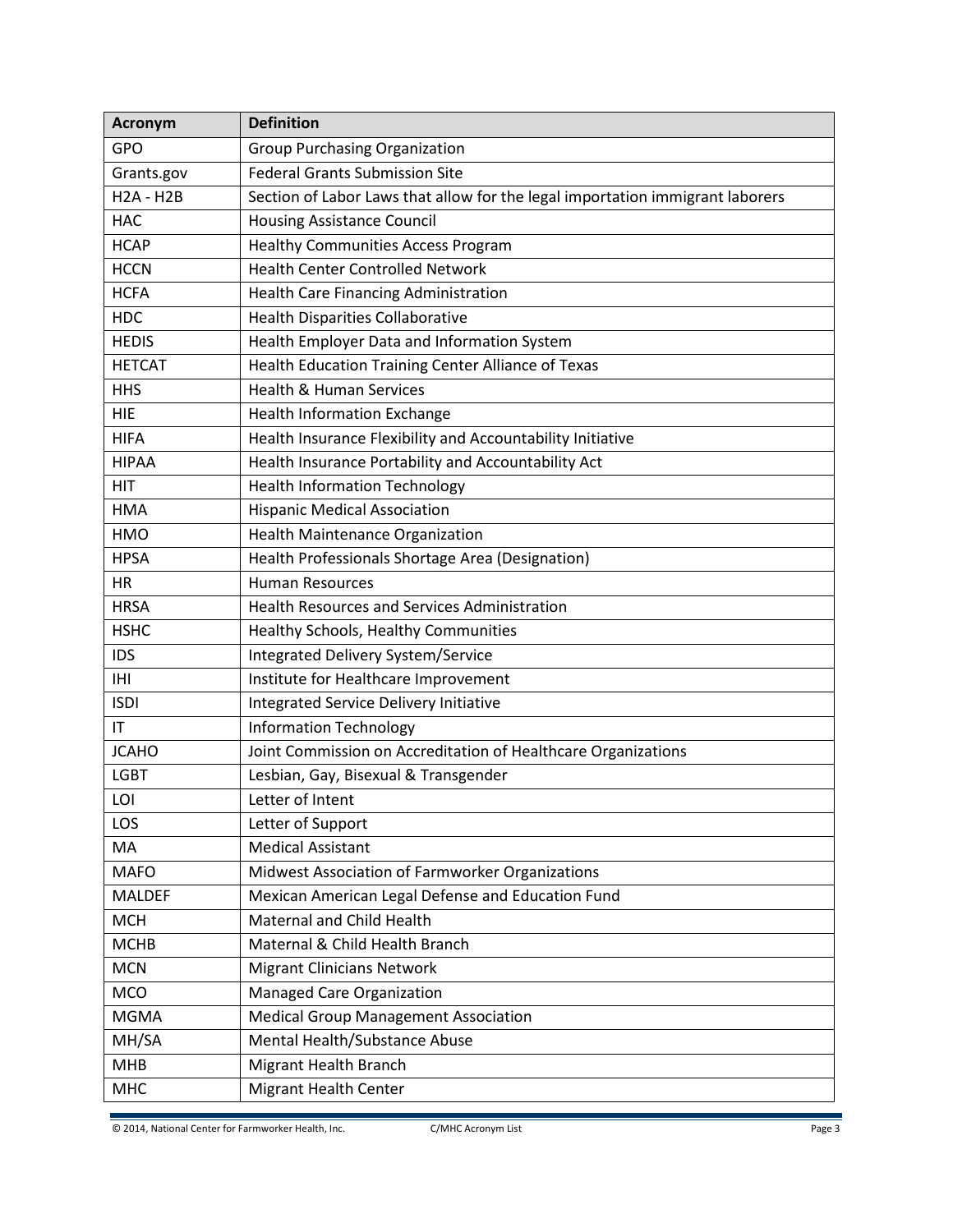| <b>Acronym</b> | <b>Definition</b>                                         |
|----------------|-----------------------------------------------------------|
| <b>MHP</b>     | Migrant Health Promotion Inc.                             |
| <b>MHP</b>     | <b>Migrant Health Program</b>                             |
| <b>MIS</b>     | Management Information System                             |
| <b>MLCHC</b>   | Massachusetts League of Community Health Centers          |
| <b>MOA</b>     | Memorandum of Agreement                                   |
| MOU            | Memorandum of Understanding                               |
| <b>MSFW</b>    | Migrant and Seasonal Farmworkers                          |
| <b>MSO</b>     | Management Service Organization                           |
| <b>MU</b>      | <b>Meaningful Use</b>                                     |
| <b>MUA</b>     | <b>Medically Underserved Area</b>                         |
| <b>MUP</b>     | <b>Medically Underserved Population</b>                   |
| <b>NACHC</b>   | National Association of Community Health Centers          |
| <b>NACMH</b>   | National Advisory Council on Migrant Health               |
| <b>NAP</b>     | <b>New Access Point</b>                                   |
| <b>NAPH</b>    | National Association of Public Hospitals & Health Systems |
| <b>NCFH</b>    | National Center for Farmworker Health                     |
| <b>NCI</b>     | <b>National Cancer Institute</b>                          |
| <b>NCLR</b>    | National Council of La Raza                               |
| <b>NCQA</b>    | National Committee for Quality Assurance                  |
| <b>NGA</b>     | Notice of Grant Award                                     |
| <b>NHSC</b>    | <b>National Health Services Corps</b>                     |
| <b>NIEHS</b>   | National Institute of Environmental Health                |
| <b>NIH</b>     | National Institutes of Health                             |
| <b>NIMH</b>    | National Institute of Mental Health                       |
| <b>NIOSH</b>   | National Institute of Occupational Safety and Health      |
| <b>NIP</b>     | National Immunization Program (CDC)                       |
| <b>NOGA</b>    | Notice of Grant Award                                     |
| <b>NP</b>      | <b>Nurse Practitioner</b>                                 |
| <b>NRHA</b>    | <b>National Rural Health Association</b>                  |
| <b>NWRPCA</b>  | Northwest Regional Primary Care Association               |
| OIG            | Office of Inspector General                               |
| OMB            | Office of Management and Budget                           |
| <b>OPA</b>     | <b>Office of Pharmacy Affairs</b>                         |
| ORC            | Objective (Grant) Review Committee                        |
| <b>OSHPD</b>   | Office of Statewide Health Planning & Development         |
| <b>P&amp;I</b> | Policy and Issues Forum (NACHC Sponsored Conference)      |
| PA             | Physician Assistant                                       |
| <b>PACE</b>    | Program of All-Inclusive Care for the Elderly             |
| PAL            | Program Assistance Letter                                 |
| <b>PBRN</b>    | Practice-Based Research Network                           |

© 2014, National Center for Farmworker Health, Inc. C/MHC Acronym List Page 4